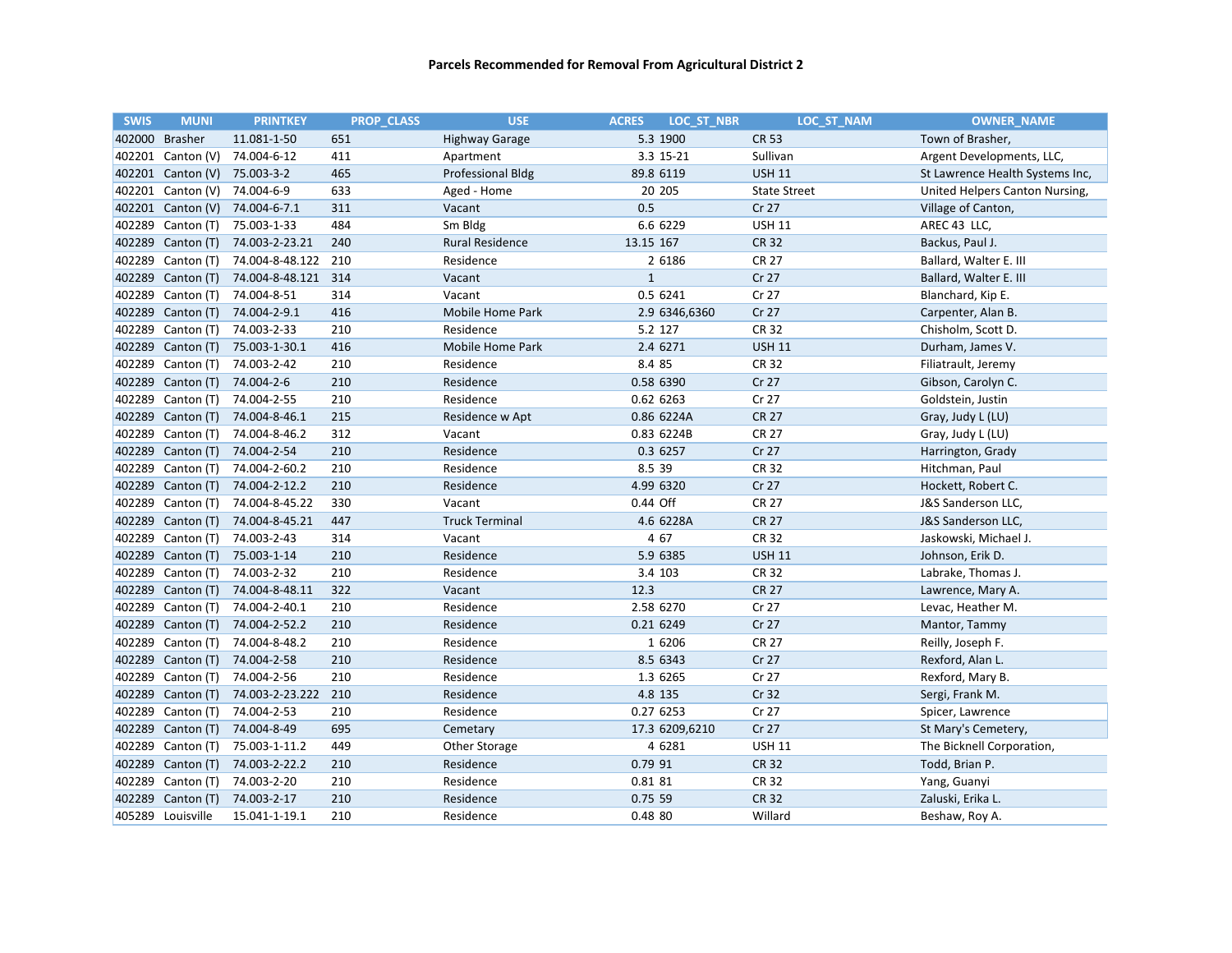| <b>SWIS</b> | <b>MUNI</b>       | <b>PRINTKEY</b>   | <b>PROP CLASS</b> | <b>USE</b>         | <b>LOC ST NBR</b><br><b>ACRES</b> | LOC ST NAM           | <b>OWNER NAME</b>               |
|-------------|-------------------|-------------------|-------------------|--------------------|-----------------------------------|----------------------|---------------------------------|
|             | 405289 Louisville | 15.041-1-14       | 210               | Residence          | 0.68 14                           | Tyo                  | Blair, Kenneth N.               |
| 405289      | Louisville        | 15.040-3-2        | 210               | Residence          | 0.467                             | Willard              | Boice, Timothy C.               |
|             | 405289 Louisville | 15.040-4-5        | 210               | Residence          | 0.65 74                           | Willard              | Brailsford, Natalie             |
| 405289      | Louisville        | 15.040-4-11       | 210               | Residence          | 1.2 29                            | <b>Shallow River</b> | Breen, Terry (LU)               |
|             | 405289 Louisville | 9.003-2-84.12     | 330               | Vacant             | 2.3                               | <b>SH 37B</b>        | Burke, Shawn K.                 |
| 405289      | Louisville        | 15.041-1-12.1     | 210               | Residence          | 0.35 106                          | Willard              | Casey, Ronald                   |
| 405289      | Louisville        | 15.041-1-11       | 210               | Residence          | 0.4 108                           | Willard              | Comins, Lyndsi                  |
|             | 405289 Louisville | 15.040-2-7        | 210               | Residence          | 0.51 867                          | Cr 39                | Community Church of Louisville, |
|             | 405289 Louisville | 15.040-2-10       | 620               | Religious          | 0.62 885                          | Cr 39                | Community Church of Louisville, |
|             | 405289 Louisville | 15.040-2-9        | 695               | Cemetary           | 4.3                               | Cr 39                | Community Church of Louisville, |
|             | 405289 Louisville | 9.003-6-19.1      | 210               | Residence          | $2.81$ 2, 4                       | Old Farm Circle/pvt  | Cote, Gerard R. (LU)            |
|             | 405289 Louisville | 15.041-1-16       | 210               | Residence          | 1.14 21                           | Tyo                  | Donnelly, Dennis E (LU)         |
| 405289      | Louisville        | 15.041-1-15       | 210               | Residence          | 1.3 17                            | Tyo                  | Donnelly, Travis                |
|             | 405289 Louisville | 9.003-2-84.2      | 431               | <b>Auto Dealer</b> | 3.4 16                            | <b>SH 37B</b>        | Freiman, Randal L.              |
|             | 405289 Louisville | 15.040-4-12.1     | 210               | Residence          | 1.8 35                            | <b>Shallow River</b> | Garlow, James G.                |
| 405289      | Louisville        | 15.040-4-12.1     | 210               | Residence          | 1.8 35                            | <b>Shallow River</b> | Garlow, James G.                |
|             | 405289 Louisville | 15.041-3-21       | 210               | Residence          | 1.9 15                            | <b>Shallow River</b> | Halladay, Richard S.            |
| 405289      | Louisville        | 15.041-1-10       | 210               | Residence          | 0.39 112                          | Willard              | Hartson, Ted M.                 |
| 405289      | Louisville        | 9.003-6-13.113    | 210               | Residence          | 2.18 18                           | Old Farm Circle/pvt  | Hazelton, Jeremiah              |
|             | 405289 Louisville | $9.003 - 6 - 18$  | 210               | Residence          | 2.278                             | Old Farm Circle/pvt  | Helmer, Michael                 |
|             | 405289 Louisville | $9.003 - 6 - 17$  | 312               | Vacant             | 2.1 12                            | Old Farm Circle/pvt  | Helmer, Michael                 |
|             | 405289 Louisville | 15.040-3-13       | 210               | Residence          | 0.72 24                           | Willard              | Hickey, Kevin Logan             |
|             | 405289 Louisville | 15.040-3-14       | 311               | Vacant             | 1.63 14                           | Willard              | Hickey, Kevin Logan             |
|             | 405289 Louisville | 15.041-1-23       | 311               | Vacant             | 0.7                               | Tyo                  | Jarrett, Jack E (LU)            |
| 405289      | Louisville        | 15.041-1-17       | 210               | Residence          | 0.66 88                           | Willard              | Jarrett, Mark H.                |
| 405289      | Louisville        | 15.040-2-5.1      | 210               | Residence          | 0.6 858                           | Cr 39                | Jungklaus, John                 |
|             | 405289 Louisville | $9.003 - 6 - 7$   | 210               | Residence          | 1.9 13                            | Old Farm Circle/pvt  | Kirwan, Marie T.                |
| 405289      | Louisville        | $9.003 - 6 - 9$   | 210               | Residence          | 2.1 17                            | Old Farm Circle/pvt  | LaBaff, Benjamin W.             |
|             | 405289 Louisville | 15.040-3-16       | 311               | Vacant             | 0.35                              | Willard              | LaBarge, Eleanor                |
|             | 405289 Louisville | $9.003 - 6 - 8$   | 210               | Residence          | 2.09 15                           | Old Farm Circle/pvt  | LaCourse, Timmie                |
|             | 405289 Louisville | 15.041-1-9        | 210               | Residence          | 0.83 114                          | Willard              | Laduke, Marc A.                 |
|             | 405289 Louisville | 9.003-2-87.21     | 330               | Vacant             | 9 4 4                             | <b>SH 37B</b>        | Langlois, Gayle A.              |
|             | 405289 Louisville | 15.041-1-18       | 210               | Residence          | 0.51 84                           | Willard              | Legault, Michael J.             |
|             | 405289 Louisville | $9.003 - 3 - 54$  | 557               | Outdoor Sport      | 369 155                           | Patterson            | Massena Rod & Gun Club Inc.,    |
|             | 405289 Louisville | $9.003 - 6 - 5$   | 210               | Residence          | 2.56 9                            | Old Farm Circle/pvt  | Mauk, Vernon C (LU)             |
| 405289      | Louisville        | $9.003 - 6 - 3.1$ | 210               | Residence          | 3.7 <sub>5</sub>                  | Old Farm Circle/pvt  | McGrath, Alan J (LU)            |
|             | 405289 Louisville | 15.040-2-4        | 695               | Cemetary           | 1.7 868                           | Cr 39                | Methodist Cemetery,             |
|             | 405289 Louisville | 15.040-3-4        | 210               | Residence          | $0.45$ 13                         | Willard              | Moulton, David H.               |
| 405289      | Louisville        | 15.040-3-11.1     | 210               | Residence          | 2.5 38                            | Willard              | Novak, Jason                    |
|             | 405289 Louisville | 15.040-3-12.1     | 210               | Residence          | 0.2730                            | Willard              | Novak, Jason                    |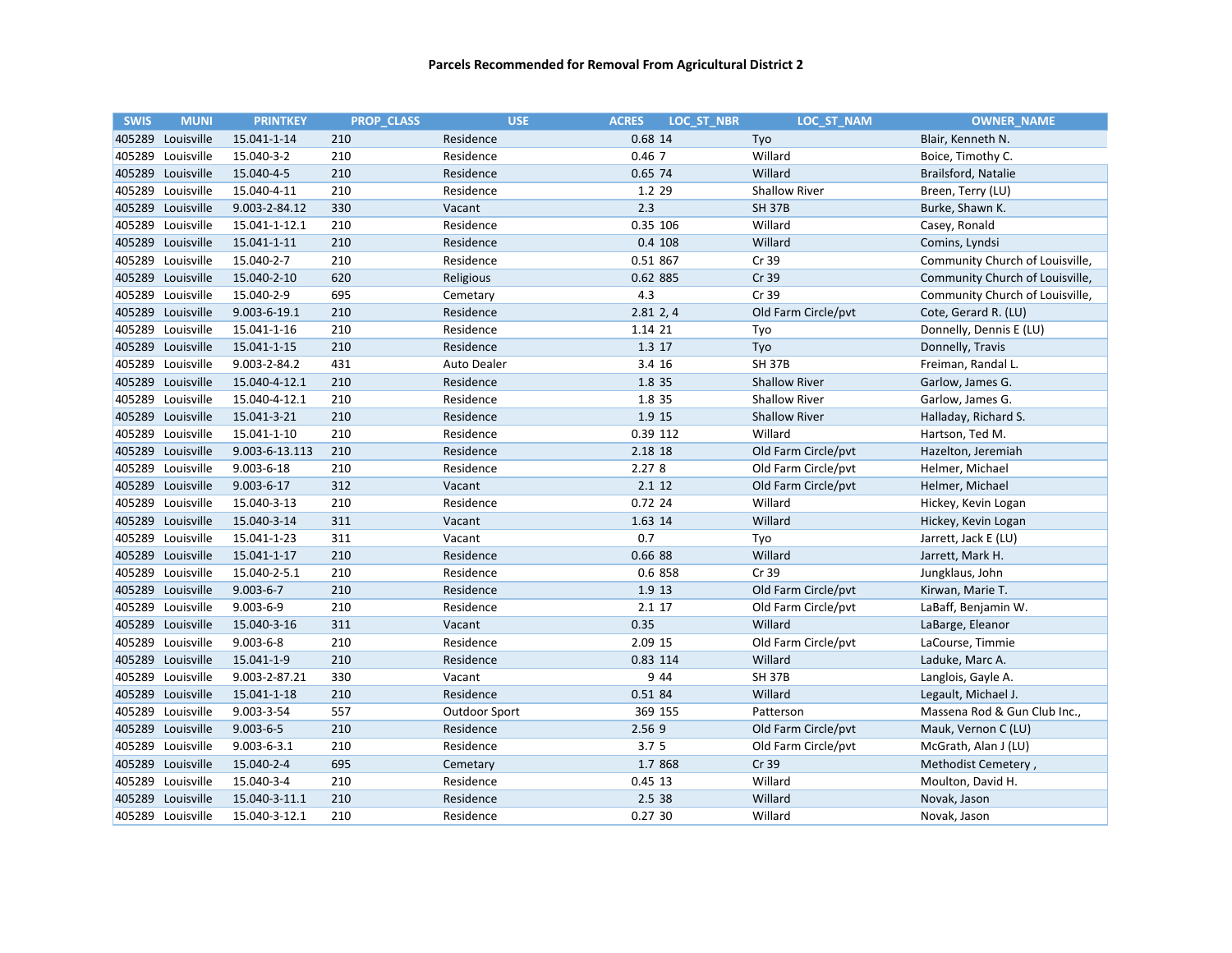| <b>SWIS</b> | <b>MUNI</b>       | <b>PRINTKEY</b> | <b>PROP CLASS</b> | <b>USE</b>                 | <b>LOC ST NBR</b><br><b>ACRES</b> | LOC_ST_NAM                  | <b>OWNER_NAME</b>              |
|-------------|-------------------|-----------------|-------------------|----------------------------|-----------------------------------|-----------------------------|--------------------------------|
|             | 405289 Louisville | $9.003 - 6 - 4$ | 210               | Residence                  | 1.17 7                            | Old Farm Circle/pvt         | O'Connell, David A.            |
| 405289      | Louisville        | 15.040-4-6      | 270               | Mobile Home                | 0.472                             | <b>Shallow River</b>        | Perkins, Nicholas E.           |
|             | 405289 Louisville | 15.040-4-7      | 270               | Mobile Home                | 0.53 64                           | Willard                     | Perkins, Nicholas E.           |
|             | 405289 Louisville | 15.040-4-8      | 210               | Residence                  | 1.06 60                           | Willard                     | Perry, Amy J.                  |
| 405289      | Louisville        | $9.003 - 6 - 6$ | 210               | Residence                  | 1.55 11                           | Old Farm Circle/pvt         | Premo, Thomas                  |
| 405289      | Louisville        | 15.040-3-1.1    | 270               | Mobile Home                | 1.06 5                            | Willard                     | Raspitha, Paul                 |
| 405289      | Louisville        | 15.040-3-6      | 620               | Religious                  | 0.82 39                           | Willard                     | Roman Catholic Diocese,        |
| 405289      | Louisville        | 15.040-3-5      | 695               | Cemetary                   | 2.3 21                            | Willard                     | Roman Catholic Diocese,        |
|             | 405289 Louisville | 15.040-3-7      | 695               | Cemetary                   | 5.5 Off                           | Willard                     | Roman Catholic Diocese,        |
|             | 405289 Louisville | 9.003-6-12.1    | 210               | Residence                  | 3.24 24                           | Old Farm Circle/pvt         | Sears, Charles                 |
|             | 405289 Louisville | 9.003-6-13.112  | 311               | Vacant                     | 1.72 20                           | Old Farm Circle/pvt         | Sears, Charles                 |
|             | 405289 Louisville | 9.003-2-84.11   | 642               | <b>Health Bldg</b>         | 2.1 10                            | Sh 37B                      | SLHS Massena Inc,              |
|             | 405289 Louisville | 9.003-6-13.111  | 210               | Residence                  | 2.19 16                           | Old Farm Circle/pvt         | Smythe, Geoffrey               |
| 405289      | Louisville        | 15.041-1-24.1   | 210               | Residence                  | 4 1 1                             | Tyo                         | Stearns, Clark                 |
|             | 405289 Louisville | 15.040-2-6.1    | 210               | Residence                  | 0.5 861                           | Cr 39                       | Stone, Michele                 |
|             | 405289 Louisville | 15.040-2-15.1   | 311               | Vacant                     | 2.2                               | Cr 39                       | Stone, Michele                 |
|             | 405289 Louisville | 15.040-3-15.1   | 314               | Vacant                     | 0.89                              | CR 39                       | Sweet, Alan E.                 |
| 405289      | Louisville        | $9.003 - 6 - 2$ | 210               | Residence                  | 0.923                             | Old Farm Circle/pvt         | Sylvanus, Paul                 |
| 405289      | Louisville        | $9.003 - 6 - 1$ | 311               | Vacant                     | 1.77 1                            | Old Farm Circle/pvt         | Sylvanus, Paul                 |
|             | 405289 Louisville | 15.040-3-3      | 210               | Residence                  | 0.459                             | Willard                     | Taylor, Dustin B               |
|             | 405289 Louisville | 15.040-4-10.1   | 210               | Residence                  | 0.38 24                           | <b>Shallow River</b>        | Tyo, Gerald                    |
|             | 405289 Louisville | 15.041-1-13     | 210               | Residence                  | 0.23 102                          | Willard                     | Tyo, Randall J.                |
|             | 405289 Louisville | 15.041-3-22     | 210               | Residence                  | 1.36 21                           | <b>Shallow River</b>        | Tyo, Timothy                   |
|             | 405289 Louisville | 15.041-3-23     | 210               | Residence                  | 1.34 25                           | <b>Shallow River</b>        | Whalen, Peter C (LU)           |
| 407489      | Potsdam           | 75.002-2-39     | 465               | <b>Professional Bldg</b>   | 1.1 6739                          | <b>Ush 11</b>               | Barstow Realty Co Inc,         |
| 407489      | Potsdam           | 75.002-2-25.1   | 484               | Sm Bldg                    | 3.1 6826                          | Ush 11                      | Bartlett, John                 |
| 407489      | Potsdam           | 75.002-2-28.11  | 411               | Apartment                  | 32.3 1121                         | Cr 35 & 6840,6846A,B Ush 11 | Blanchard, Kip E.              |
| 407489      | Potsdam           | 64.003-1-21     | 449               | Other Storage              | 19.9 7255                         | Ush 11                      | Branon Revocable Trust,        |
|             | 407489 Potsdam    | 75.002-2-36     | 484               | Sm Bldg                    | 3.8 6748                          | <b>Ush 11</b>               | Diamond Propane Inc,           |
| 407489      | Potsdam           | 64.003-1-16.4   | 433               | Auto Body                  | 3 7 2 9 7                         | <b>Ush 11</b>               | Foster, Leonard                |
|             | 407489 Potsdam    | 75.002-2-6      | 486               | Mini Mart                  | 2.4 6759                          | <b>Ush 11</b>               | Grant's Gas & Grocery, LLC,    |
| 407489      | Potsdam           | 75.002-2-11.11  | 465               | <b>Professional Bldg</b>   | 9.4 6805,6791                     | Ush 11                      | Hospice of St Lawrence Valley, |
| 407489      | Potsdam           | 75.002-1-22     | 210               | Residence                  | 1.4 8                             | Wright                      | Keleher, Tyler J.              |
|             | 407489 Potsdam    | 76.001-1-33.12  | 485               | Sm Bldg                    | 13.1 7167                         | <b>Ush 11</b>               | Maitland's Hardwood & TileLLC, |
|             | 407489 Potsdam    | 76.001-1-34.2   | 431               | Auto Dealer                | 10.9 7185                         | <b>Ush 11</b>               | Montroy, Nicholas J.           |
| 407489      | Potsdam           | 64.003-1-16.2   | 484               | Sm Bldg                    | 3 7 2 8 3                         | <b>Ush 11</b>               | Murray, Gary                   |
| 407489      | Potsdam           | 64.003-1-17     | 651               | <b>Highway Garage</b>      | 116.58 7280                       | <b>Ush 11</b>               | New York State,                |
| 407489      | Potsdam           | 75.002-2-5.12   | 615               | <b>Education Facility</b>  | 6 6721                            | <b>Ush 11</b>               | Northern New York Network Lib, |
| 407489      | Potsdam           | 75.002-2-35     | 483               | <b>Converted Residence</b> | 6.6 6734                          | Ush 11 & 596 Ames           | Paradis, David                 |
|             | 407489 Potsdam    | 75.002-2-38     | 210               | Residence                  | 1.2 6747                          | <b>Ush 11</b>               | Phillips, Michael J.           |